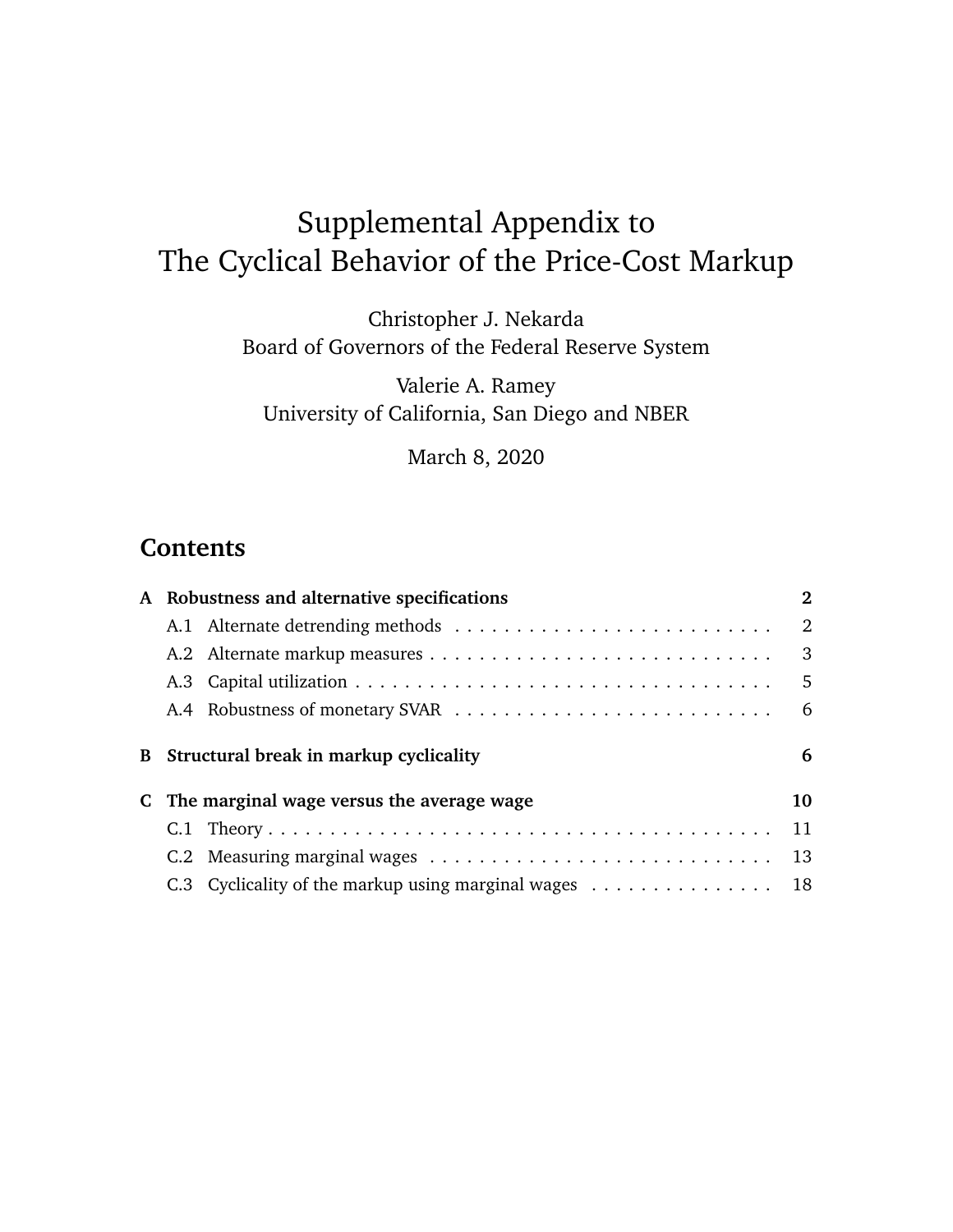|                                                    | Baxter-King |       | First difference                          |       |
|----------------------------------------------------|-------------|-------|-------------------------------------------|-------|
| Measure                                            |             |       | Elasticity Std. err. Elasticity Std. err. |       |
| CD production function, 1947-2017                  |             |       |                                           |       |
| Labor compensation<br>1.                           | $.18*$      | (.08) | $.46***$                                  | (.05) |
| Wages and salaries<br>2.                           | .08         | (.08) | $.40***$                                  | (.06) |
| CD production function, overhead labor, 1964–2017  |             |       |                                           |       |
| All worker wages and salaries<br>3.                | .05         | (.10) | $.51***$                                  | (.08) |
| Prod. worker wages and salaries<br>4.              | $-.03$      | (.10) | $.45***$                                  | (.08) |
| CES production function, 1947–2017                 |             |       |                                           |       |
| $\mu_{\rm L}$ , naive technology trend<br>5.       | $.40***$    | (.12) | $1.06***$                                 | (.09) |
| $\mu_L$ , SVAR technology trend<br>6.              | $.40***$    | (.10) | $.85***$                                  | (.07) |
| $\mu_{K}$ , constant capital utilization<br>7.     | $-.34***$   | (.08) | $-.05$                                    | (.05) |
| $\mu_{K}$ , variable utilization (Shapiro)<br>8.   | $-.20**$    | (.08) | $.10\,$                                   | (.05) |
| $\mu_{K}$ , variable utilization (Fernald)<br>9.   | $-.01$      | (.09) | $.22***$                                  | (.05) |
| CES production function, overhead labor, 1964–2017 |             |       |                                           |       |
| 10. $\mu_{\text{L}}$ , naive technology trend      | .17         | (.17) | $1.07***$                                 | (.12) |
| 11. $\mu_L$ , SVAR technology trend                | .17         | (.16) | $.87***$                                  | (.10) |
| 12. $\mu_{K}$ , constant capital utilization       | $-.61***$   | (.05) | $-.11$                                    | (.08) |
| 13. $\mu_{K}$ , variable utilization (Shapiro)     | $-.45***$   | (.08) | .05                                       | (.08) |
| 14. $\mu_{K}$ , variable utilization (Fernald)     | $-.30**$    | (.11) | .14                                       | (.08) |

#### <span id="page-1-2"></span>**Table A1. Unconditional Cyclicality of the Price-Cost Markup - Robustness**

Notes: Elasticity of detrended log markup with respect to detrended log real GDP; detrending method listed in column heading. Standard errors that are robust to serial correlation are reported in parentheses; '\*\*\*', '\*\*', '\*' indicates significance at the 0.1-, 1-, and 5-percent level. For CES production function, elasticity of substitution between capital and labor  $\sigma = 0.5$ . See section [4.3](#page-0-0) of the main text for a description of the CES markup measures.

## <span id="page-1-0"></span>**A Robustness and alternative specifications**

### <span id="page-1-1"></span>**A.1 Alternate detrending methods**

Table [A1](#page-1-2) reports the unconditional cyclicality of the markup measures from the main text using two alternative detrending methods. The first two columns show results for the Baxter-King (BK) filter, while the second uses a first-difference filter. The results for the BK filter are similar to those from the Hodrick-Prescott (HP) filter that we reported in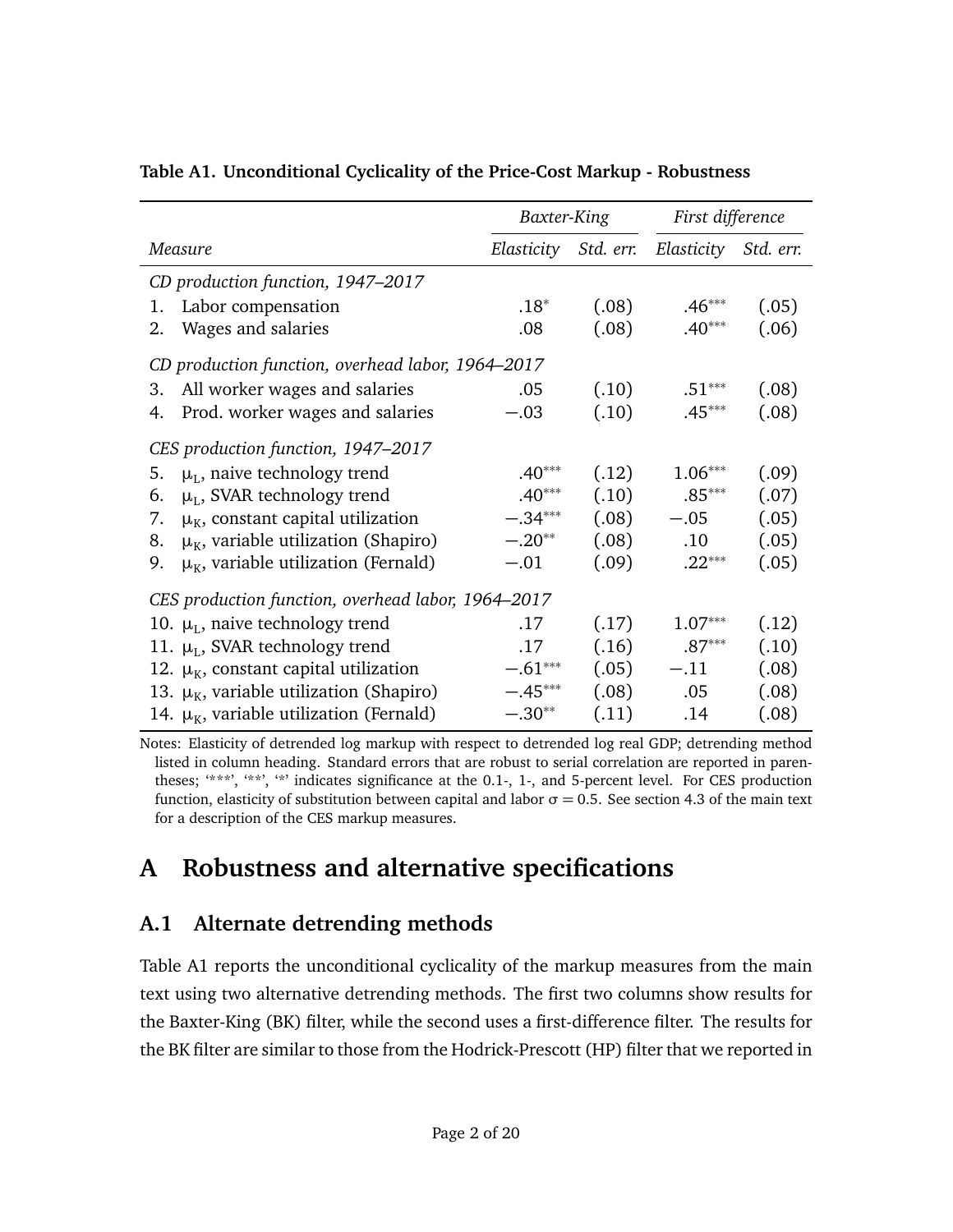the main text. Detrending using the first-difference filter yields much more procyclical markups.

#### <span id="page-2-0"></span>**A.2 Alternate markup measures**

Figure [A1](#page-3-0) plots our baseline markup measure together with three alternatives. The blue line is our baseline, which is the inverse of the labor share in private business. The orange and gold lines show the markup measured as the inverse of the labor share in two different sectors of the U.S. economy, private nonfarm business and private nonfinancial corporate business. The nonfinancial corporate business sector is somewhat smaller than the whole private business sector, but may be better measured. The markups in private business and private nonfarm business are essentially the same.

The purple line plots a measure of the markup in private business from [De Loecker,](#page-18-0) [Eeckhout and Unger](#page-18-0) [\(2019\)](#page-18-0), which comes from aggregating firm-level markups estimated from Compustat data. They use the same cost minimization problem outlined in section 3 of the main text, but choose cost of goods sold (COGS) as their variable input. COGS is an accounting concept that includes all expenses that can be directly related to the production of goods, combining the costs of labor, materials, energy, and other intermediate goods. For their baseline measure, they use sector-year specific Cobb-Douglas (C-D) production functions to estimate the output elasticity.

All four markup measures have upward trends, but the timing and magnitude is somewhat different. The measures based on the inverse of the labor share display little trend until the early 2000s and then rise through the early 2010s. In contrast, the [De Loecker, Eeckhout and Unger](#page-18-0) [\(2019\)](#page-18-0) markup shows a pronounced trend starting in the early 1980s, rising from a nadir in 1980 to a series high in 2016.

As shown in the lower panel of figure [A1,](#page-3-0) these markup measures generally appear to peak near the middle of expansions, to decline going into a recession, and then to rise coming out a recession.

Table [A2](#page-4-1) reports the elasticities of the markup when measured in different sectors of the U.S. economy (in rows) and using the three detrending methods we consider (in columns). Across all three methods, the markup in the entire private business sector is the most procyclical while that in the nonfinancial corporate business sector is the least procyclical. The elasticities range from 0.1 to 0.5, depending on the measure and method. Finally, note that the markup measured using the COGS (line 5) is roughly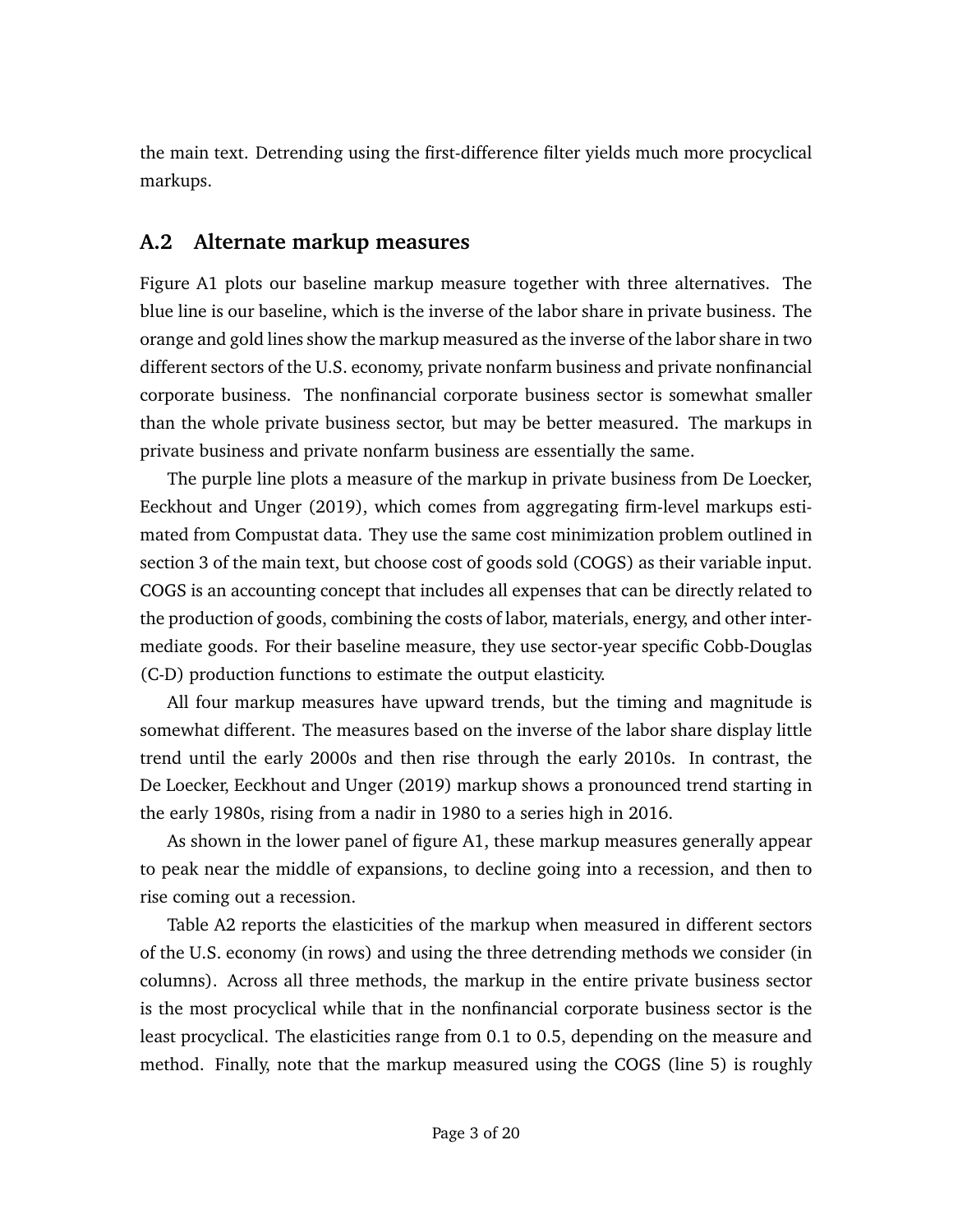<span id="page-3-0"></span>**Figure A1. Measures of the Price-Cost Markup**





Notes: Markup based on cost of goods sold, from [De Loecker, Eeckhout and Unger](#page-18-0) [\(2019\)](#page-18-0), is annual. Series detrended using the HP filter. Shaded areas represent periods of business recession as determined by the NBER.

-4  $-3$   $-1$   $-1$   $-1$   $-1$   $-1$   $-1$ -2 ון שאמי לשיר לא איר לעמוד שונות והיה של האיר לא היה של היה היה ב 0 H<del>erry New York Was Alleged Art and Alleged Art and Art and Art and Art and Art and Art and Art and Art and A</del>

Source: Authors' calculations using BLS data; [De Loecker, Eeckhout and Unger](#page-18-0) [\(2019\)](#page-18-0).

-5 1950 1955 1960 1965 1970 1975 1980 1985 1990 1995 2000 2005 2010 2015

-5 -4 -3 -2 -1 0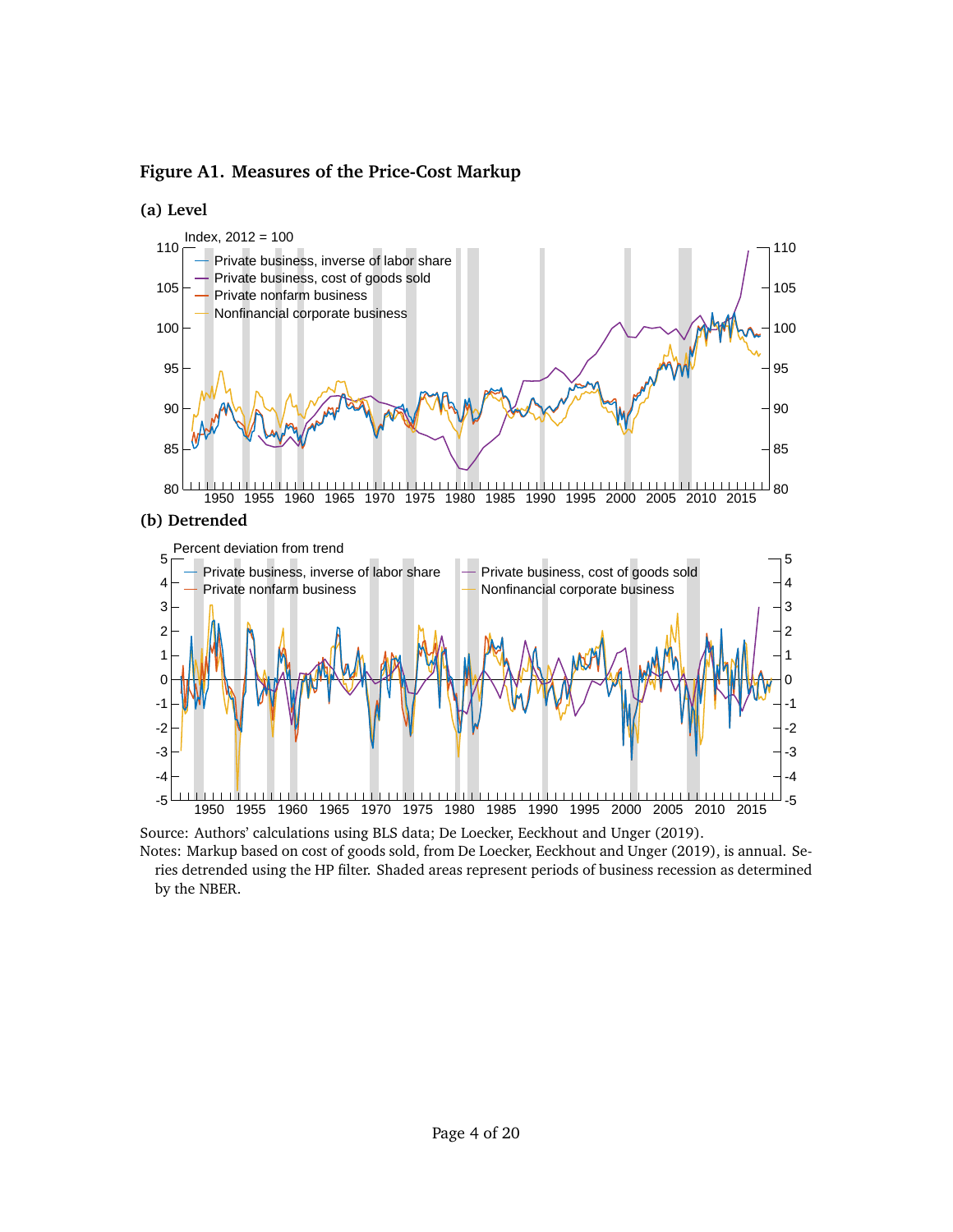|                             | Hodrick-Prescott |           | Baxter-King |           | First-difference |           |
|-----------------------------|------------------|-----------|-------------|-----------|------------------|-----------|
| Measure                     | Elast.           | Std. err. | Elast.      | Std. err. | Elast.           | Std. err. |
| Quarterly, 1947-2017        |                  |           |             |           |                  |           |
| 1. Private business         | $.20**$          | (.07)     | $.18*$      | (.08)     | $.46***$         | (.05)     |
| 2. Private nonfarm business | $.13*$           | (.07)     | .13         | (.08)     | $.44***$         | (.05)     |
| 3. Nonfin. corp. business   | .11              | (.08)     | .13         | (.09)     | $.32***$         | (.05)     |
| Annual, 1950-2014           |                  |           |             |           |                  |           |
| 4. Labor compensation       | .12              | (.09)     | .14         | (.09)     | .13              | (.07)     |
| 5. Cost of goods sold       | .24              | (.24)     | .28         | (.23)     | .31              | (.25)     |

<span id="page-4-1"></span>**Table A2. Unconditional Cyclicality of the Price-Cost Markup - Robustness (II)**

Notes: Elasticity of detrended log markup with respect to detrended log real GDP; detrending method listed in column heading. Markup measured using C-D production; data are from the BLS. Markup based on cost of goods sold is from [De Loecker, Eeckhout and Unger](#page-18-0) [\(2019\)](#page-18-0). Standard errors that are robust to serial correlation are reported in parentheses; '\*\*\*', '\*\*', '\*' indicates significance at the 0.1-, 1-, and 5-percent level.

twice as procyclical as the markup measured using the inverse of the labor share (line 4), when compared at the same frequency and over the same time period.

### <span id="page-4-0"></span>**A.3 Capital utilization**

Our estimated series for the workweek of capital in private business was based on estimated elasticities of the workweek to output. As a robustness check, we also considered the alternative based on elasticities of the workweek of capital to labor hours, specifically to hours per worker and to the number of workers in case they had different relationships with the workweek of capital. To explore this alternative, we used [Shapiro'](#page-19-1)s [\(1986\)](#page-19-1) quarterly manufacturing workweek from 1952 to 1982. We first compared the elasticity of the cyclical component in the workweek of capital to the cyclical compo-nent of total hours versus output in manufacturing.<sup>[1](#page-4-2)</sup> In both cases, the elasticity was estimated to be 0.32.

We then regressed the workweek capital in manufacturing on employment and average hours per worker in manufacturing (all involving cyclical components and logarithms). The estimated elasticity with respect to employment was  $0.164$  (SE = .07) and

<span id="page-4-2"></span><sup>1.</sup> All cyclical components were extracted using a standard HP filter.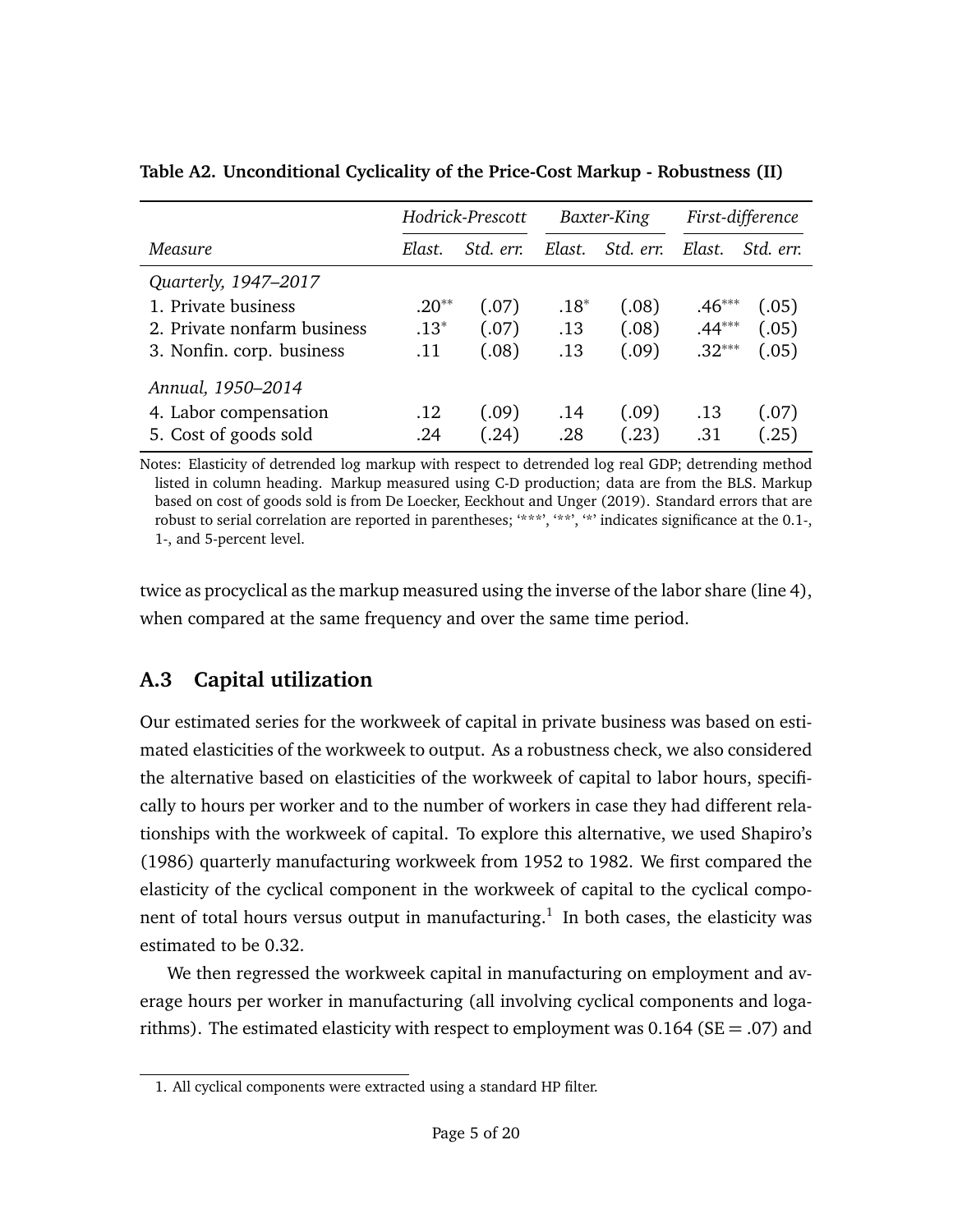to average hours was  $0.925$  (SE = .21). They are significantly different from each other. We created an alternative utilization series for private business using the estimated coefficients for the two hours margins (i.e. employment and average hours) in private business. When we studied the unconditional elasticity of the CES-based markup with this new measure of utilization, the result was virtually the same as for our baseline measure.

#### <span id="page-5-0"></span>**A.4 Robustness of monetary SVAR**

Figure [A2](#page-6-0) plots the responses of all the variables in the monetary structural vector autoregression (SVAR). (The top two panels duplicate the figures from the main text.) As shown in the lower left panel, the price level declines and remains below trend for three years after an expansionary monetary shock. Thus, our monetary SVAR exhibits the same "price puzzle" that [Ramey](#page-19-2) [\(2016\)](#page-19-2) showed to be pervasive.

In our main results, the recursive ordering in the monetary SVAR puts the markup last, implying that the markup is the most rapidly moving variable in the system. Because the markup is a function of variables that are by long tradition assumed to move slowly, or at least more slowly than interest rates, we check the sensitivity to this or-dering.<sup>[2](#page-5-2)</sup> Figure [A3](#page-7-0) shows that estimated impulse response functions are not sensitive to whether the markup is ordered after the funds rate ("*µ* ordered last") or the markup is ordered before the funds rate ("*r* ordered last").

## <span id="page-5-1"></span>**B Structural break in markup cyclicality**

The unconditional cyclicality of the markup changed dramatically in the mid-1990s, switching from procyclical to countercyclical. This section describes this structural break and suggests a possible explanation. We find that the investment-specific technological change shock, which leads to countercyclical movements in markups, became relatively more important in the later period.

Figure [B1](#page-8-0) plots a rolling 40-quarter elasticity of the detrended markup with respect to detrended real GDP. The blue shaded area is the 90-percent confidence interval

<span id="page-5-2"></span><sup>2.</sup> The only system in which the ordering could make a difference is in the monetary SVAR, since the others either identify shocks using external instruments (i.e. [Ramey'](#page-19-3)s [\(2011\)](#page-19-3) military news and [Fernald'](#page-18-1)s [\(2014\)](#page-18-1) utilization-adjusted total factor productivity) or from a long-run restriction (investment-specific technological change).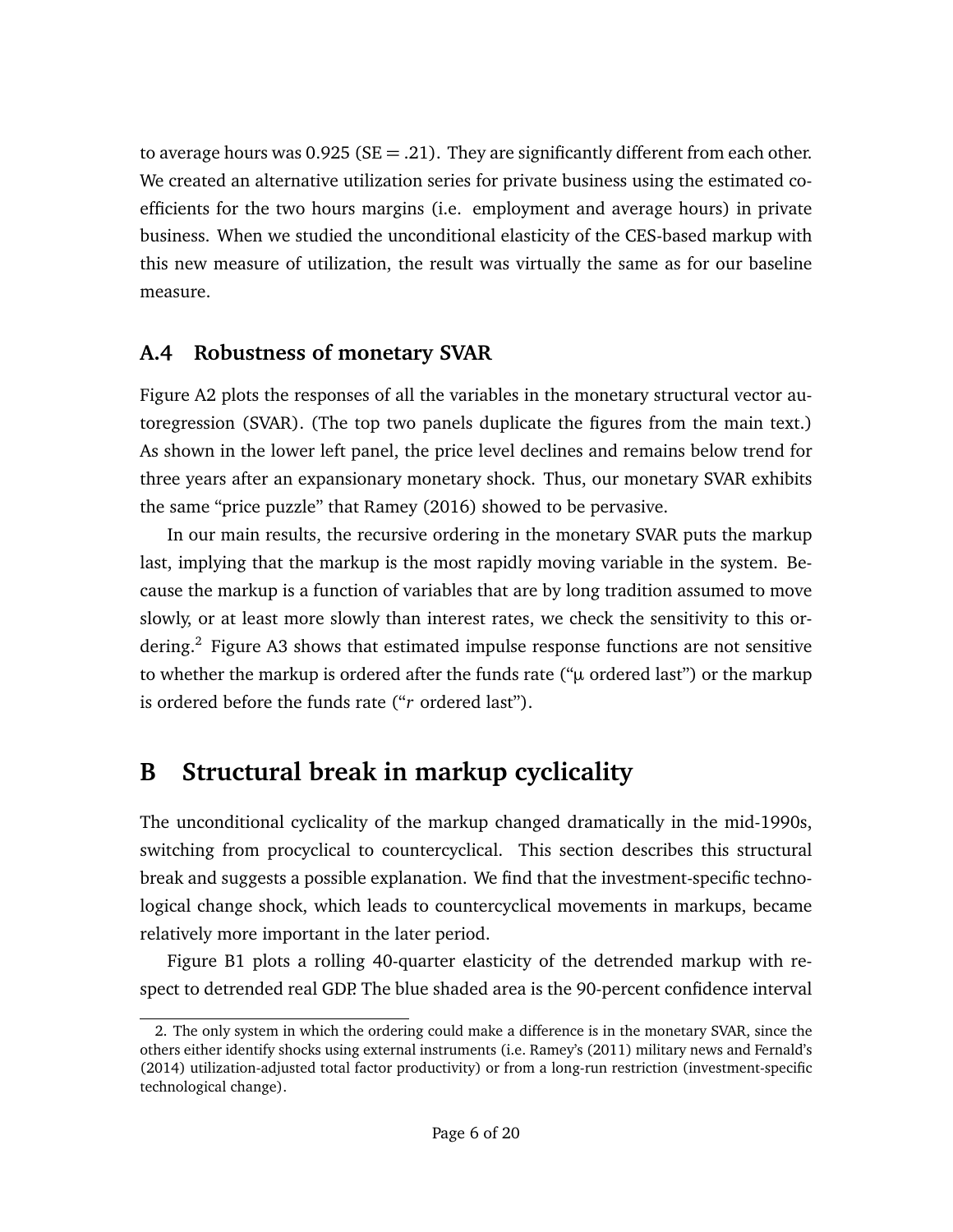

<span id="page-6-0"></span>**Figure A2. Response of All Variables in Monetary SVAR**

Notes: Impulse response of indicated variable to an expansionary shock to federal funds rate; shaded areas indicate 90-percent confidence interval around estimate. CES markup measure based on outputcapital ratio and workweek of capital. SVAR estimated from 1954:Q3 to 2017:Q4.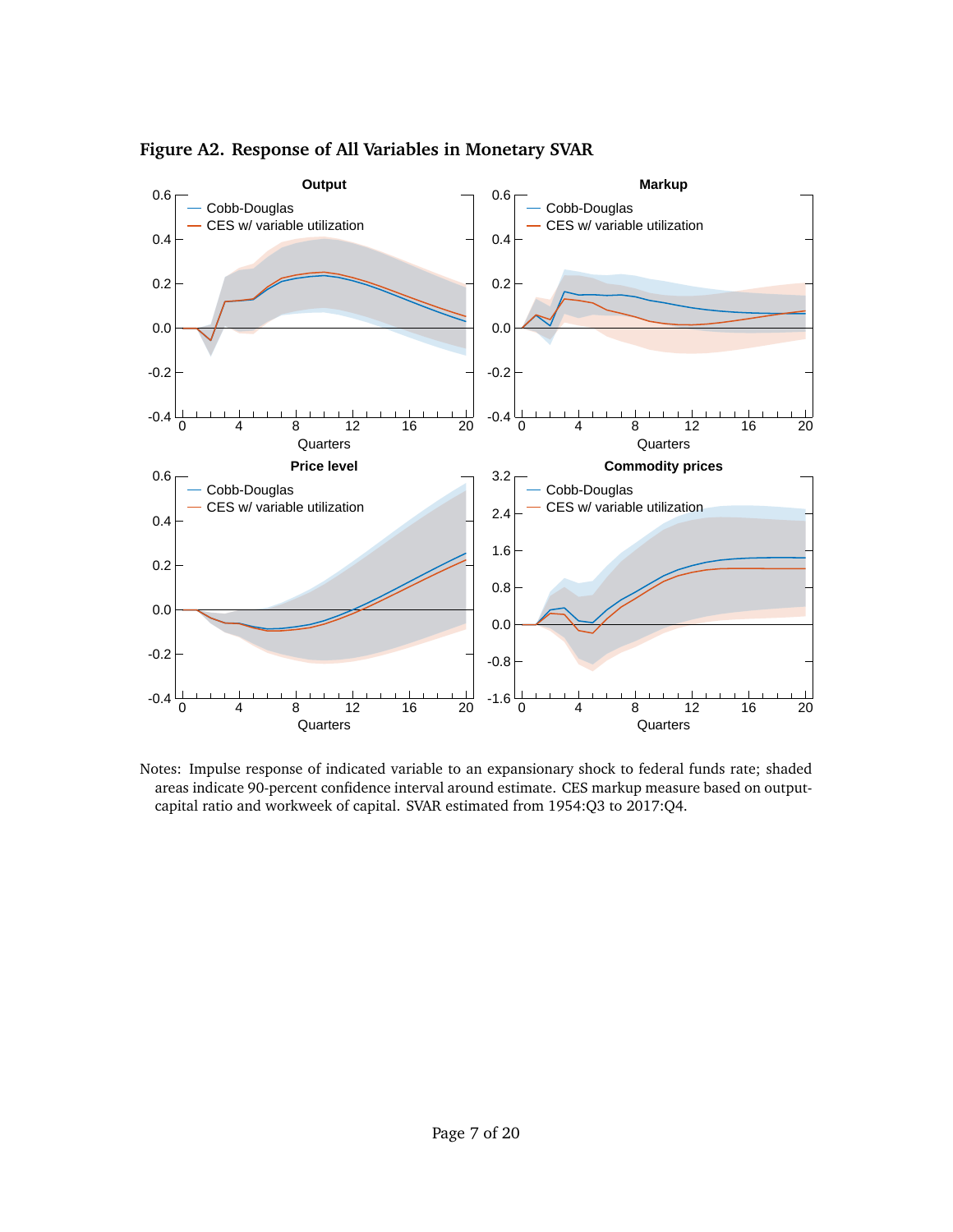

<span id="page-7-0"></span>**Figure A3. Impulse Response in Monetary SVAR with Alternate Ordering**





Notes: Impulse response of indicated variable to an expansionary shock to federal funds rate; shaded areas indicate 90-percent confidence interval around estimate. CES markup measure based on outputcapital ratio and workweek of capital. SVAR estimated from 1954:Q3 to 2017:Q4.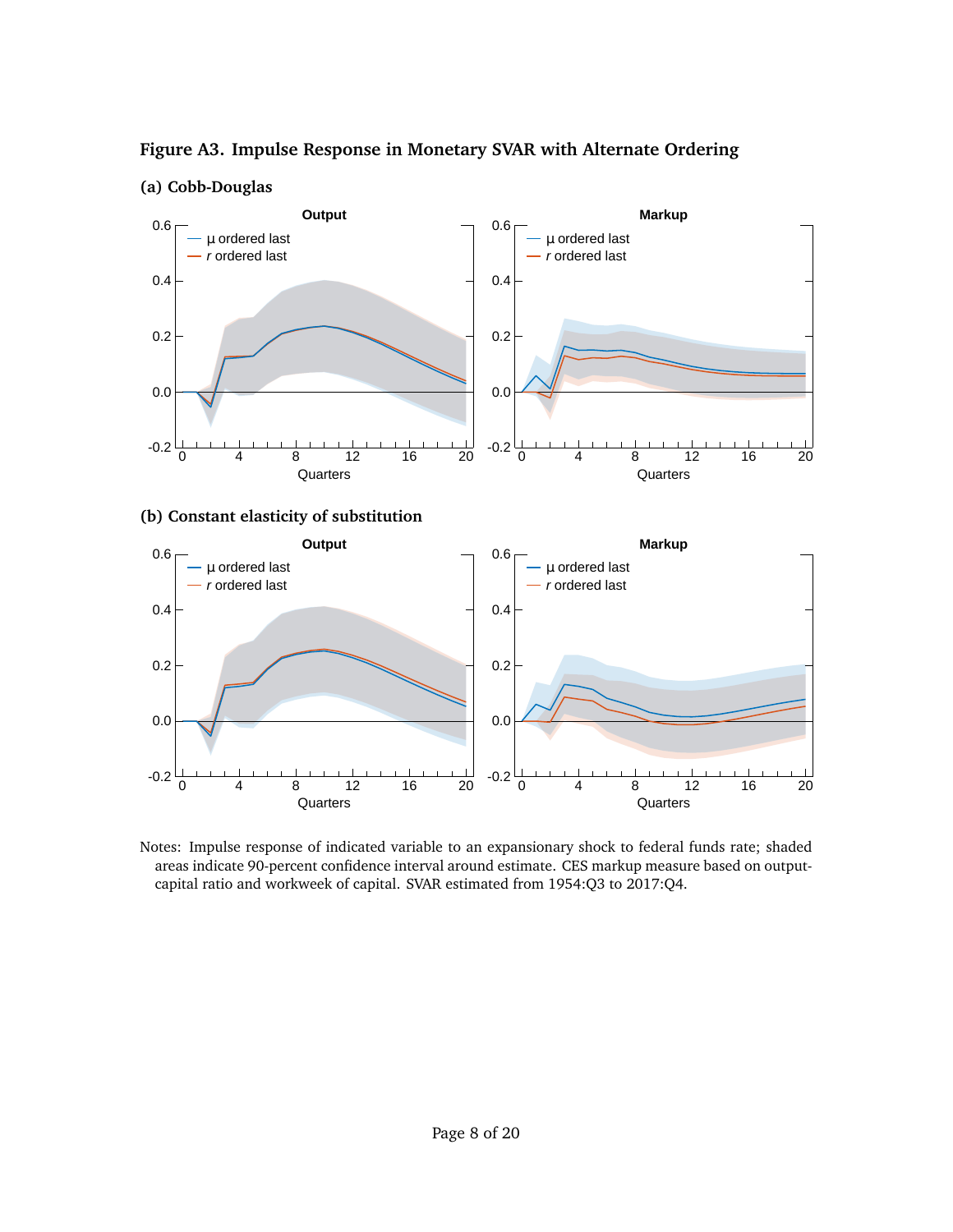

<span id="page-8-0"></span>**Figure B1. Rolling Elasticity of the Markup with respect to Real GDP**

Notes: Rolling 40-quarter regressions of detrended log markup on detrended log real GDP. Each point is plotted at the mid-point of the estimation sample. Shaded areas show 90-percent confidence band, based on Newey-West standard errors.

around the point estimate, based on [Newey and West](#page-18-2) [\(1987\)](#page-18-2) standard errors to account for autocorrelation in the residuals. The orange line is the full-sample elasticity. The markup is somewhat more procyclical, on average, than the full-period estimate through the late 1990s. However, the markup turns countercyclical in samples ending in the late-1990s and beyond. Indeed, by the mid-2000s the markup is significantly countercyclical.

To identify the timing of the break more accurately, we run a standard test for a struc-tural break with an unknown break date.<sup>[3](#page-8-1)</sup> The break test finds overwhelming evidence of a structural break, with the maximum value for the test statistic (19.7) occurring in 1995:Q1. We take this date as our structural break and explore the unconditional cyclicality of the markup in two subsamples.

Table [B1](#page-9-1) reports the elasticity of the markup with respect to real GDP. The first column reports the estimate for the full sample (1947–2017), while the second and third columns report estimates from the two subsamples. The final column reports the change in the elasticity from the early period to the later period. As expected given figure [B1,](#page-8-0) the elasticity switches from procyclical (0.3) in the sample from 1947–94 to countercyclical (−0.2) in the sample from 1995–2017.

<span id="page-8-1"></span><sup>3.</sup> [Andrews](#page-18-3) [\(1993\)](#page-18-3).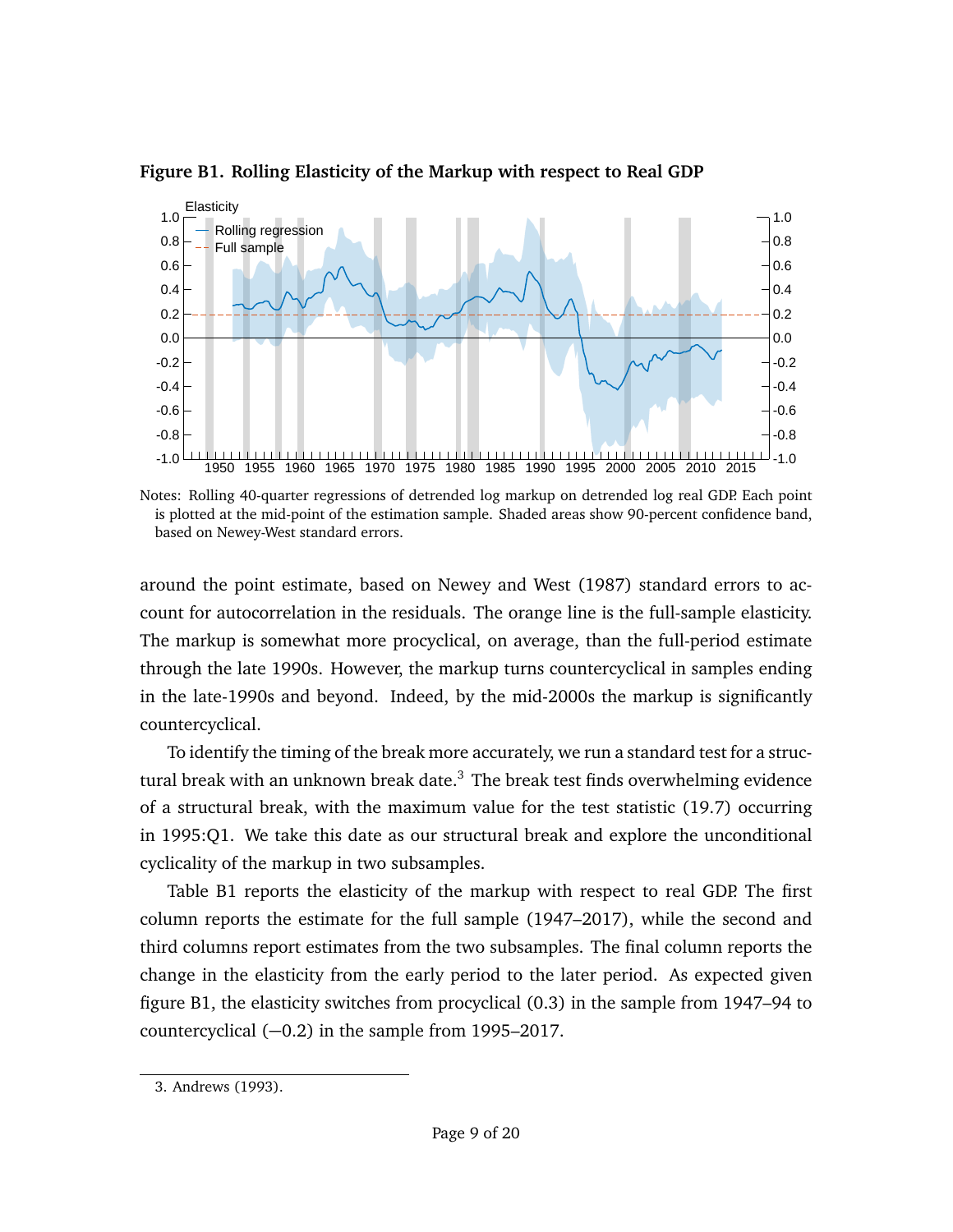<span id="page-9-1"></span>

|  |  |  | Table B1. Changing Cyclicality of Markup in Private Business |  |  |
|--|--|--|--------------------------------------------------------------|--|--|
|--|--|--|--------------------------------------------------------------|--|--|

|                            |         |          | 1947–2017 1947–1994 1995–2017 Change |        |
|----------------------------|---------|----------|--------------------------------------|--------|
| Elasticity w.r.t. real GDP | $.20**$ | $.26***$ | $-.20$                               | $-.46$ |

Notes: Elasticity of detrended log markup with respect to detrended log real GDP; series detrended using the HP filter. Standard errors are robust to serial correlation; '\*\*\*', '\*\*', '\*' indicates significance at the 0.1-, 1-, and 5-percent level.

|       | Monetary Govt. | policy spending | TFP | <b>IST</b> |
|-------|----------------|-----------------|-----|------------|
| Ratio | .43            | .11             | .51 | .63        |

<span id="page-9-2"></span>**Table B2. Ratio of Variances of Estimated Shocks, 1995–2017 to 1947–1994**

Notes: Markup measure is baseline C-D markup. The shocks are estimated on the full sample from 1947 to 2017, using the SVARs described in section [6.1](#page-0-0) of the main text. Because federal funds rate data do not start until 1954, the monetary SVAR is estimated from 1954:Q3 through 2017:Q4.

Table [B2](#page-9-2) shows that the structural break in the cyclicality of the unconditional elasticity is consistent with the changes in the variances of our estimated shocks to monetary policy, government spending, technology, and investment-specific technological change. Recall that only investment-specific technological change led to countercyclical movements in the markup. The table shows the ratio of the variances of the estimated shocks, whose estimation is described in section [6.](#page-0-0) The variance of all four shocks fell in the post-1995 period, but the fall was the least for investment-specific technological change. Thus, this shock became relatively more important in the later period, which may explain the markup becoming more countercyclical then.

## <span id="page-9-0"></span>**C The marginal wage versus the average wage**

This section revisits [Bils'](#page-18-4)s [\(1987\)](#page-18-4) argument that the marginal hourly wage is more procyclical than the average hourly wage because of the additional cost of overtime hours. The first section begins by generalizing the theory we presented in the paper to distinguish hours per worker from the number of workers. It then develops a relationship between marginal and average wages based on parameters and variables that can be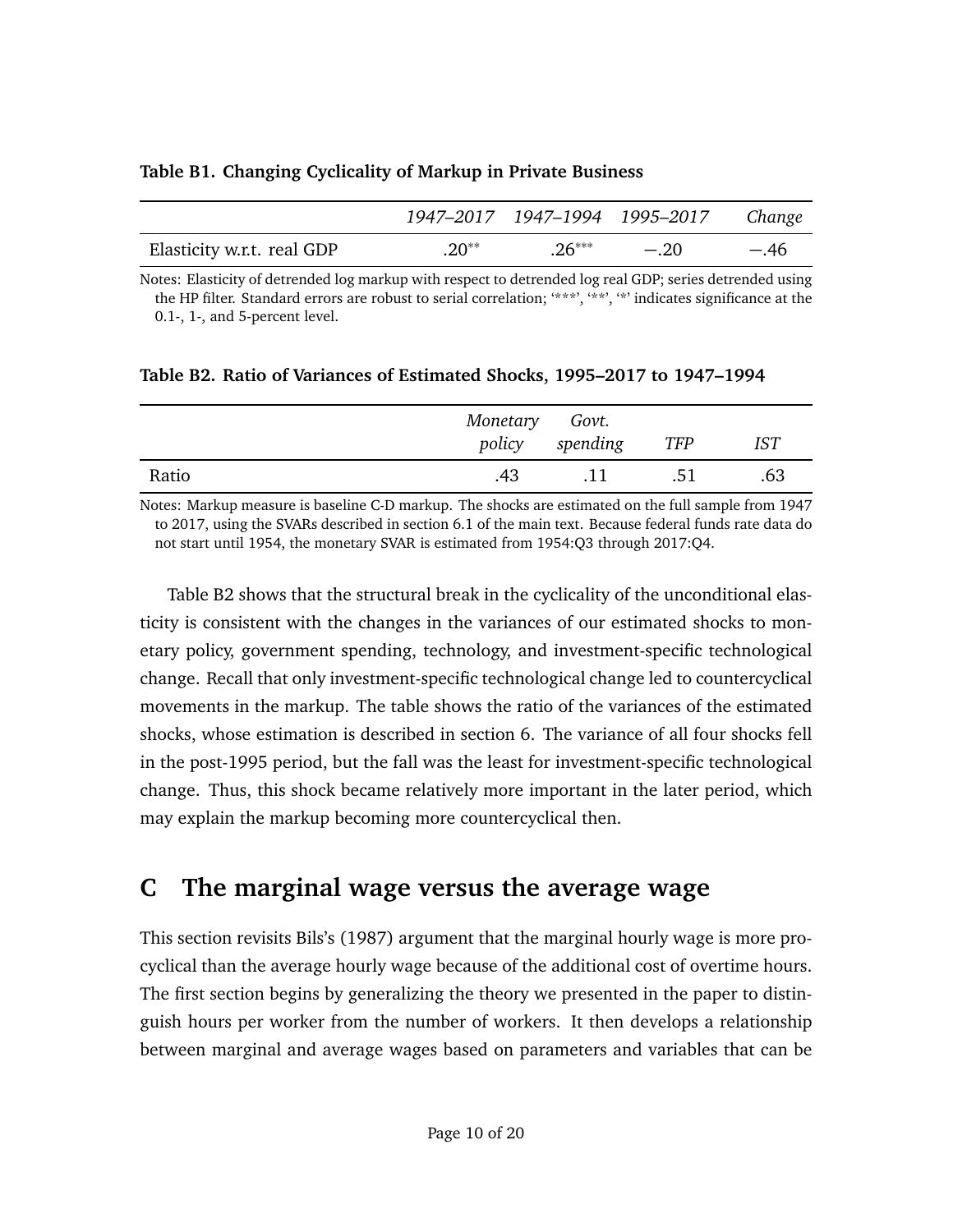measured. The second section uses that relationship to measure the ratio of marginal to average wages in the aggregate data and to assess its cyclicality.

#### <span id="page-10-0"></span>**C.1 Theory**

We generalize the labor input by decomposing total labor hours, *L*, into hours per worker, *h*, and the number of workers,  $N$  — that is,  $L = hN$ . The firm chooses *h* to minimize

(C.1) Cost =  $W_A(h) \cdot hN$  + other terms not involving *h*,

subject to  $\bar{Y} = F(Z \, hN, \ldots)$ .  $W_A$  is the average hourly wage (which is potentially a function of average hours), *N* is the number of workers, *Y* is output, and *Z* is the level of labor-augmenting technology. Letting *λ* be the Lagrange multiplier on the constraint, we obtain the first-order condition for *h* as:

(C.2) 
$$
W'_{A}(h) \cdot h + W_{A}(h) = \lambda \cdot F_{1}(Z h N, \ldots) \cdot Z,
$$

where  $W_{\!A}'$  is the derivative of the average wage with respect to  $h$  and  $F_1$  is the derivative of the production function with respect to effective labor, *Z hN*. The multiplier *λ* is equal to marginal cost, so the marginal cost of increasing output by raising hours per worker is given by:

<span id="page-10-1"></span>(C.3) 
$$
MC = \lambda = \frac{W_{A}' \cdot h + W_{A}}{Z \cdot F_{1}(Z h N, \ldots)}.
$$

The denominator of equation [C.3](#page-10-1) is the marginal product of increasing hours per worker; the numerator is the marginal increase in the wage bill (per worker). The markup is the price divided by marginal cost.

Following Bils, we specify the average wage function as:

(C.4) 
$$
W_{A}(h) = W_{S}\left[1 + \rho \cdot \theta \cdot \frac{\nu}{h}\right].
$$

where  $W_{\textrm{S}}$  is the straight-time wage,  $\rho$  is the premium for overtime hours,  $\theta$  is the fraction of overtime hours that command a premium, and  $v/h$  is the ratio of average overtime hours to total hours. The term *ρ*·*θ* · *v*  $\frac{\nu}{h}$  captures the idea that firms may have to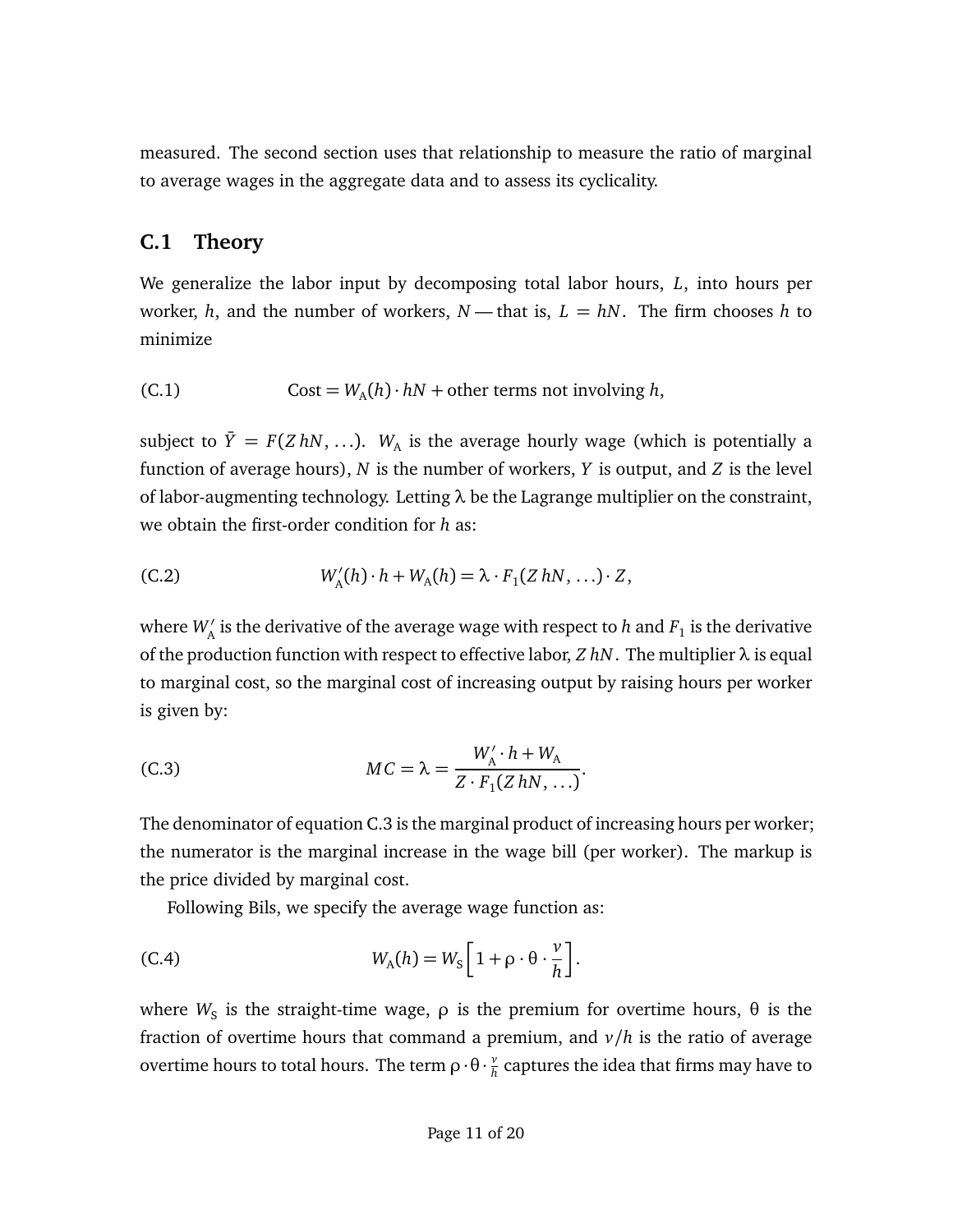pay a premium for hours worked beyond the standard workweek.<sup>[4](#page-11-0)</sup> Bils did not include the *θ* term in his specification because he used data for manufacturing from the BLS's establishment survey, in which overtime hours are *defined* as those hours commanding a premium (that is,  $\theta = 1$ ). In our data, we define overtime hours as those hours in excess of 40 hours per week. Because overtime premium regulations do not apply to all workers, we must allow for the possibility that  $\theta$  is less than unity.

We assume that the firm takes the straight-time wage, the overtime premium, and the fraction of workers receiving premium pay as given, but recognizes the potential effect of raising *h* on overtime hours *v*. With this functional form, the marginal cost of increasing output by raising hours per worker is given by:

<span id="page-11-1"></span>(C.5) 
$$
MC = \lambda = \frac{W_{S} (1 + \rho \cdot \theta \cdot \frac{\partial v}{\partial h})}{Z \cdot F_{1} (Z h N, \ldots)}.
$$

Equation [C.5](#page-11-1) makes it clear that the marginal cost of increasing hours per worker is not necessarily equal to the average wage, as is commonly assumed. Following [Bils](#page-18-4) [\(1987\)](#page-18-4), we call the term in the numerator the "marginal wage" and denote it by  $W_M$ :

(C.6) 
$$
W_{\text{M}} = W_{\text{S}} \left( 1 + \rho \cdot \theta \cdot \frac{\partial v}{\partial h} \right).
$$

To the extent that the marginal wage has different cyclical properties from the average wage, markup measures that use the average wage may embed cyclical biases. [Bils](#page-18-4) [\(1987\)](#page-18-4) used approximations to the marginal wage itself to substitute for marginal cost in his markup measure. We instead derive an expression that does not require approximation. In particular, we combine the expressions for the average wage and the marginal wage to obtain their ratio:

<span id="page-11-2"></span>(C.7) 
$$
\frac{W_{\rm M}}{W_{\rm A}} = \frac{1 + \rho \cdot \theta \cdot \frac{\partial v}{\partial h}}{1 + \rho \cdot \theta \cdot \frac{v}{h}}.
$$

This ratio can be used to convert the observed average wage to the theoretically-correct marginal wage required to estimate the markup. We show below that the ratio of overtime hours to average hours, *v/h*, is procyclical. Thus, the denominator in equation [C.7](#page-11-2)

<span id="page-11-0"></span><sup>4.</sup> It would also be possible to distinguish wages paid for part-time work versus full-time work. However, [Hirsch](#page-18-5) [\(2005\)](#page-18-5) finds that nearly all of the difference in hourly wages between part-time and full-time workers can be attributed to worker heterogeneity rather than to a premium for full-time work.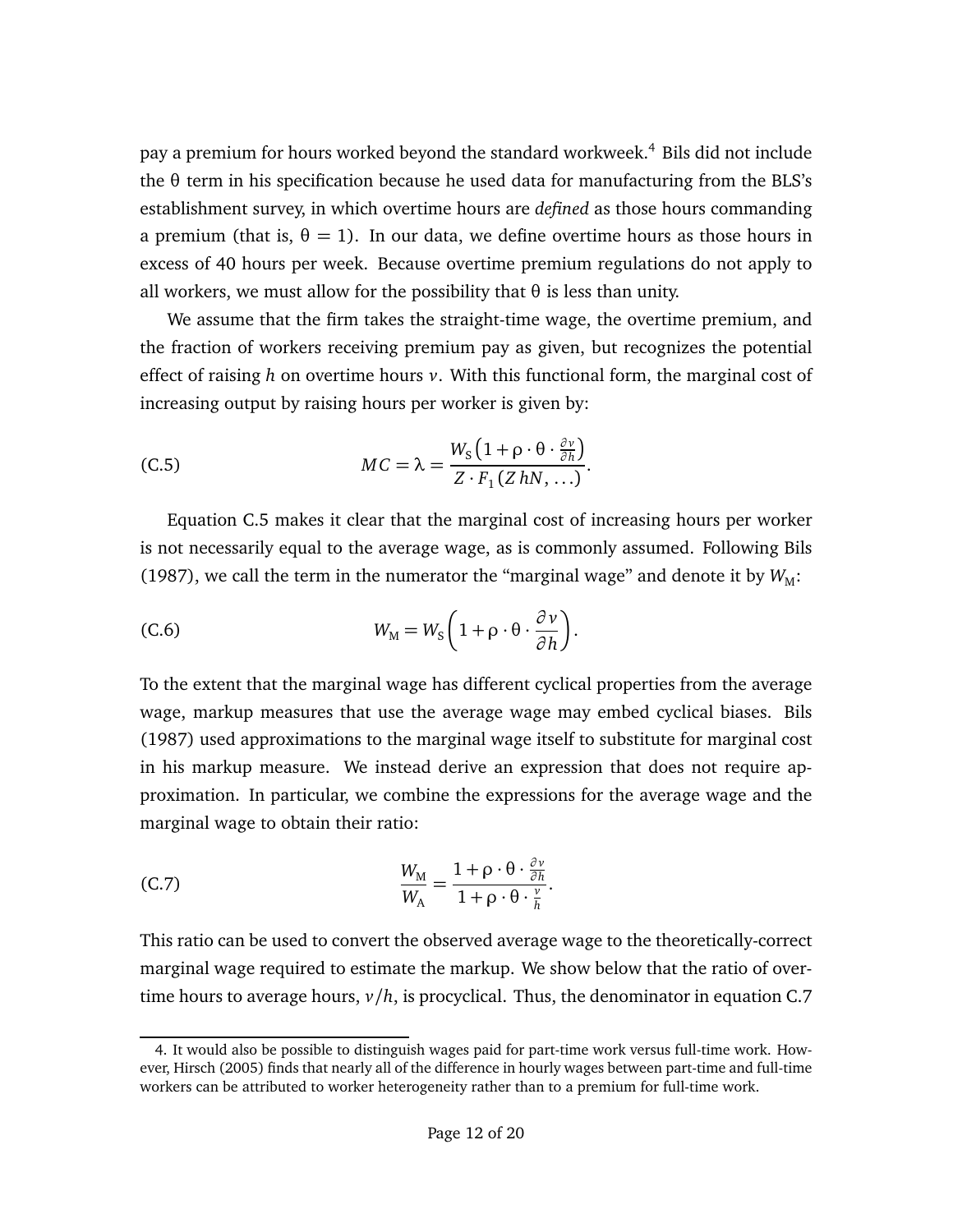is procyclical. How  $W_M/W_A$  evolves over the business cycle depends on the relative cyclicality of *∂ v/∂ h*.

In the case where the wage is increasing in average hours, the markup in any of the previous formulations can be adjusted by multiplying  $W_{\mathrm{A}}$  by  $\frac{W_{\mathrm{M}}}{W_{\mathrm{A}}}$ . For example in the C-D case, the markup is given by:

(C.8) 
$$
\mathcal{M}_{\mathcal{M}}^{\mathcal{CD}} = \frac{P}{W_{\mathcal{M}}/[\alpha \left( \frac{Y}{hN} \right)]} = \frac{\alpha}{s \left( \frac{W_{\mathcal{M}}}{W_{\mathcal{A}}} \right)},
$$

where we use equation [C.7](#page-11-2) to convert average wages to marginal wages.

#### <span id="page-12-0"></span>**C.2 Measuring marginal wages**

We now consider the cyclicality of the marginal-average wage factor and how it affects the cyclicality of the markup. In this case, the measured markup for the C-D case (in natural logarithms) is given by

(C.9) 
$$
\mu_{\rm M}^{\rm CD} = -\ln s - \ln\left(\frac{W_{\rm M}}{W_{\rm A}}\right),
$$

where  $\mu \equiv \ln M$ . The last term is the log of the wage factor used in the average-marginal wage adjustment factor (equation [C.7\)](#page-11-2).

To construct the ratio of marginal to average wages, we require (1) estimates of the marginal change in overtime hours with respect to a change in average total hours, *∂ v/∂ h*; (2) estimates of the ratio of overtime hours to average hours, *v/h*; (3) the fraction of overtime hours that command a premium, *θ*; and (4) the premium for overtime hours, *ρ*.

The series for *∂ v/∂ h* is the most challenging to measure. [Bils](#page-18-4) [\(1987\)](#page-18-4) speculated that *∂ v/∂ h* was procyclical because a given increase in average hours would be more likely to come from an increase in overtime hours if the starting level of average hours was higher. He implemented this idea by regressing the change in average overtime hours, *∆v*, on the change in average total hours, *∆h*, in annual two-digit standard industrial classification manufacturing data, and allowing the coefficient in the regression to be a polynomial of average hours.

Average hours based on industry or aggregate data are not ideal for measuring this component for several reasons. As Bils pointed out, higher moments of the average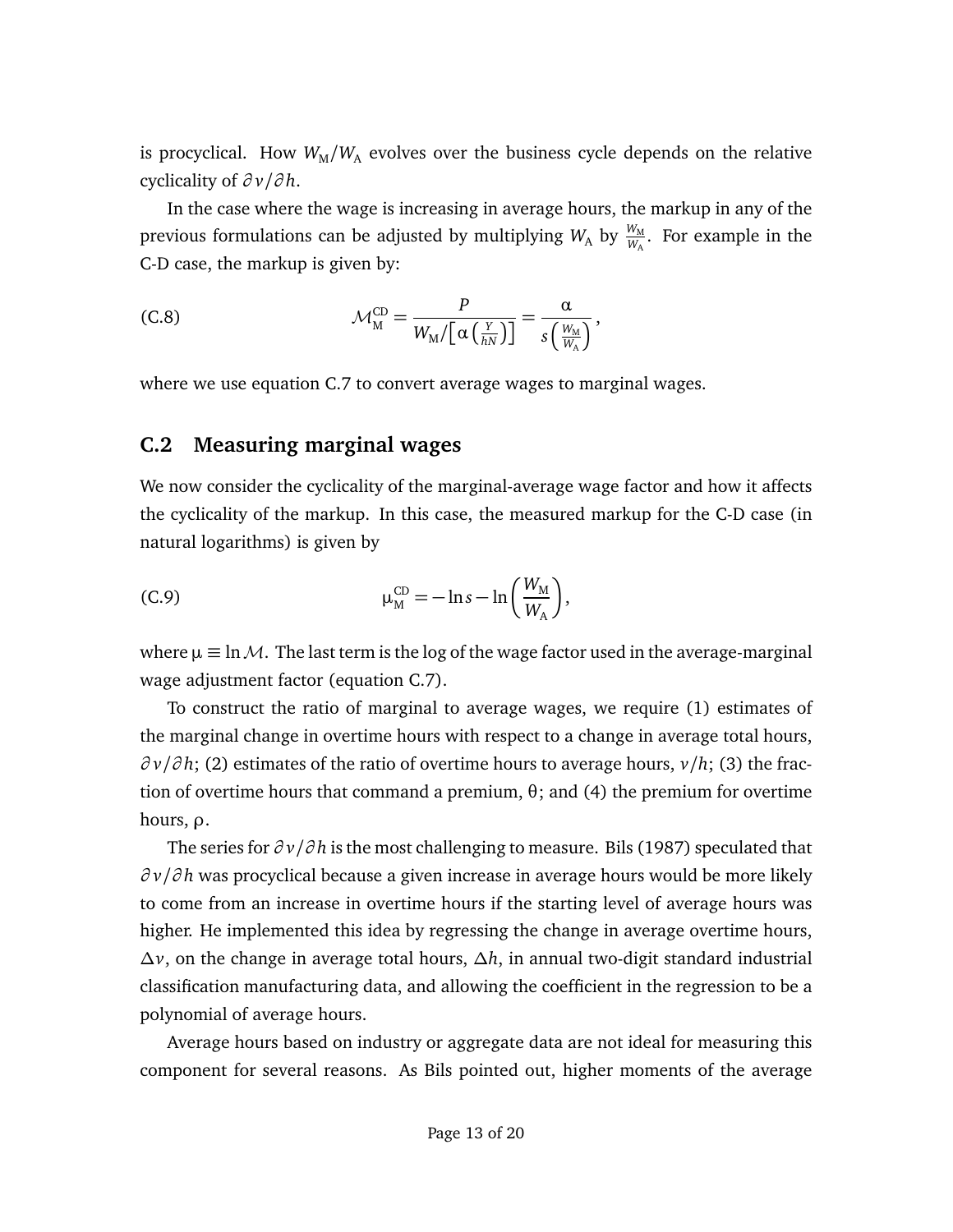hours distribution could matter because all workers do not work the same average hours. For example, it matters for the marginal wage whether average hours are increasing because more workers are moving from 38 to 39 hours per week or more workers are moving from 40 to 41 hours per week. Ideally, we want to compute the ratio of the change in overtime hours to the change in average hours at the level of the individual worker and then average over all workers at each point in time. That is, we want to construct the "average marginal" change in overtime hours with respect to a change in average hours. The ideal way to do this is to use panel data on individual workers.<sup>[5](#page-13-0)</sup>

We measure both *∂ v/∂ h* and *v/h* using individual-level data from [Nekarda'](#page-18-6)s [\(2013\)](#page-18-6) Longitudinal Population Database, a monthly panel data set constructed from CPS microdata that matches individuals across all months, available for 1976 to 2017. In order to match the BLS private business data, we limit the sample to private-sector workers. We calculate *v/h* as follows. For all employed workers in each month we sum average weekly overtime hours (defined as those hours in excess of 40 per week) and average weekly hours. We seasonally adjust these two series separately (as discussed below) and then form our series as  $\sum v/\sum h$ .

To calculate *∂ v/∂ h*, for each matched individual *i* who is employed in two consecutive months we calculate

(C.10) 
$$
\left(\frac{\Delta v}{\Delta h}\right)_{it} = \frac{v_{it} - v_{i(t-1)}}{h_{it} - h_{i(t-1)}}.
$$

Then for each month  $t$  we take the average over all individuals  $N_t$ :

(C.11) 
$$
\left(\frac{\Delta v}{\Delta h}\right)_t = \frac{1}{N_t} \sum_{i=1}^{N_t} \left(\frac{\Delta v}{\Delta h}\right)_{it}.
$$

Ideally, we would limit the matches to individuals employed in the same job over the two consecutive months, but the same-job measure does not exist prior to 1994. However, we found that the matched same-job measure was nearly identical to the matched employment measure after 1994, so we used the matched measure for individuals employed in consecutive months for the entire sample.

The raw data have significant seasonal variation. The CPS asks respondents to report actual hours worked during the week of the month containing the twelfth. Two

<span id="page-13-0"></span><sup>5.</sup> We are indebted to Steven Davis for suggesting this method for calculating *∂ v/∂ h*.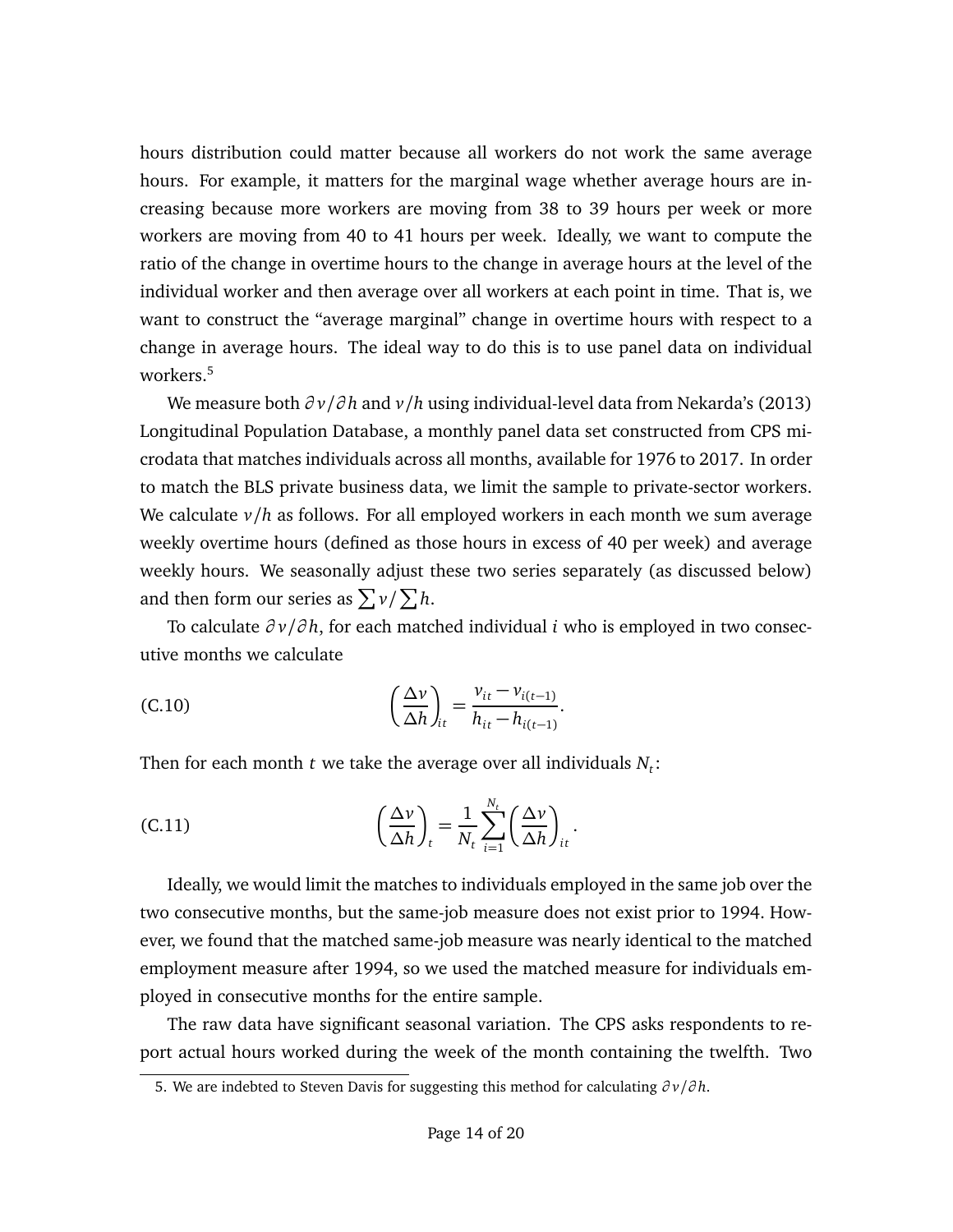<span id="page-14-0"></span>



Source: Authors' calculations from [Nekarda](#page-18-6) [\(2013\)](#page-18-6). Notes: Shaded areas represent periods of business recession as determined by the NBER.

holidays, Easter and Labor day, periodically fall during the reference week. When one of these holidays occurs during the reference week, actual hours worked falls substantially.

We seasonally adjust the series we calculate from the LPD  $(h, v, \text{ and } dv/dh)$  using the Census Bureau's X-12-ARIMA program. We include exogenous variables for the Easter and Labor day holidays that fall during the reference period and remove the estimated effect of these holidays on each series. We then take the quarterly average of the monthly series to match our other aggregate data.

The blue line in figure [C1](#page-14-0) shows the value of *∂ v/∂ h*. The series shows obvious procyclicality: it tends to rise during expansions and fall during recessions. It also exhibits some low frequency movements, rising from the mid-1970s to late 1990s and then trending lower thereafter. Because *∂ v/∂ h* appears in the numerator of the wage factor, its procyclicality makes the wage factor more procyclical. But because the wage factor appears in the denominator of the markup, procyclicality of *∂ v/∂ h* has a countercyclical influence on the markup.

The orange line in figure [C1](#page-14-0) shows the fraction  $v/h$ . It is procyclical as well, though it tends to peak a bit before the peak of the business cycle. Like *∂ v/∂ h*, it also displays low frequency movements, although the decline since the late-1990s is more pronounced. Thus, the wage factor in equation [C.7](#page-11-2) contains a procyclical series in both the numerator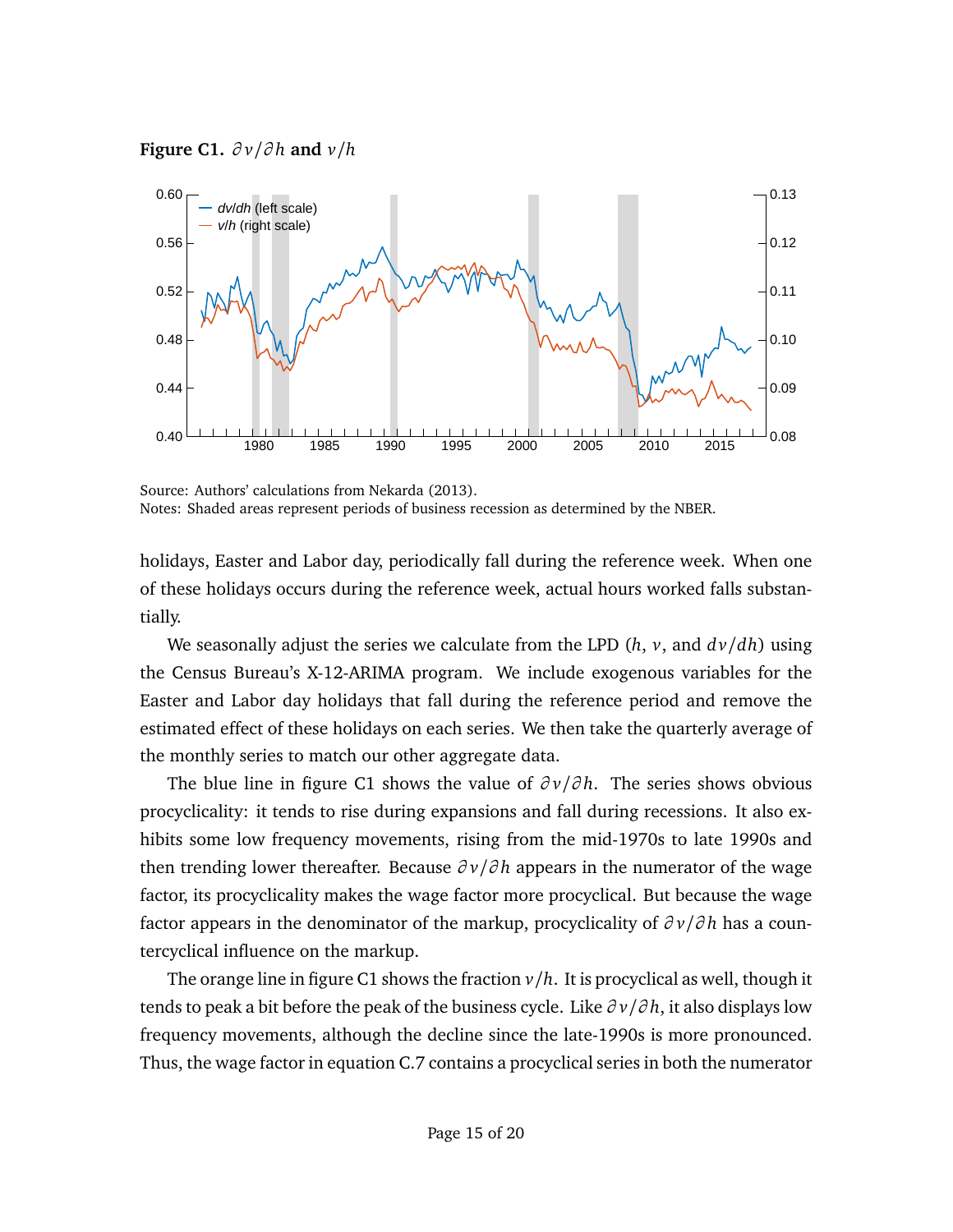and denominator. Hence, the cyclicality of the factor depends in large part on the relative cyclicality of *∂ v/∂ h* versus *v/h*.

Two more parameters are also required to construct the marginal-average wage factor. One is the fraction of overtime hours that command a premium, *θ*. We define as overtime hours, any hours worked greater than 40 hours per week. As some of those hours may come from salaried workers or persons with second jobs, not all hours over 40 are paid a premium. The only direct information is from the May supplements to the CPS in 1969–81, which asked workers whether they received higher pay for hours over 40 hours per week.

We calculate the share of overtime hours that are paid a premium using data from CPS May extracts provided by the NBER.<sup>[6](#page-15-0)</sup> The overtime variable ( $x174$ ) is a dummy for whether an individual receives higher pay for work exceeding 40 hours in a week. (Note that the value 0 indicates that a worker received premium pay.)

We drop all individuals that do not report total hours (variable x28). We calculate overtime hours as hours worked at primary job (variable x182) less 40 when this is reported; otherwise, overtime hours is calculated as total hours worked less 40. An individual's paid overtime hours is the product of overtime hours and the indicator for whether overtime hours are paid a premium. We aggregate overtime hours, paid overtime hours, and total hours by year using the individual sampling weights (variable x80). For a given year, the share of overtime that is paid a premium is the ratio of paid overtime hours to total overtime hours.

Unfortunately, the key question on premium pay was dropped from the May supplement after 1985. A potential alternative source of information is the BLS's Employer Costs for Employee Compensation (ECEC) survey which provides information on total compensation, straight time wages and salaries, and various benefits, such as overtime pay, annually from 1991 to 2001 and quarterly from 2002 to the present. If one assumes a particular statutory overtime premium, then one can construct an estimate of *θ* from these data. We assume that the statutory premium is 50 percent and construct a *θ* accordingly.

Figure [C2](#page-16-0) shows annual estimates of *θ* based on these two sources. From 1969 to 1981, *θ* averages 0.33, meaning that only one-third of hours over 40 command a premium. From 1991 to 2009, *θ* averages 0.27. Although it appears that the estimate of *θ* from the Current Population Survey falls during recessions, regressing *θ* on average

<span id="page-15-0"></span><sup>6.</sup> [http://www.nber.org/data/cps\\_may.html](http://www.nber.org/data/cps_may.html)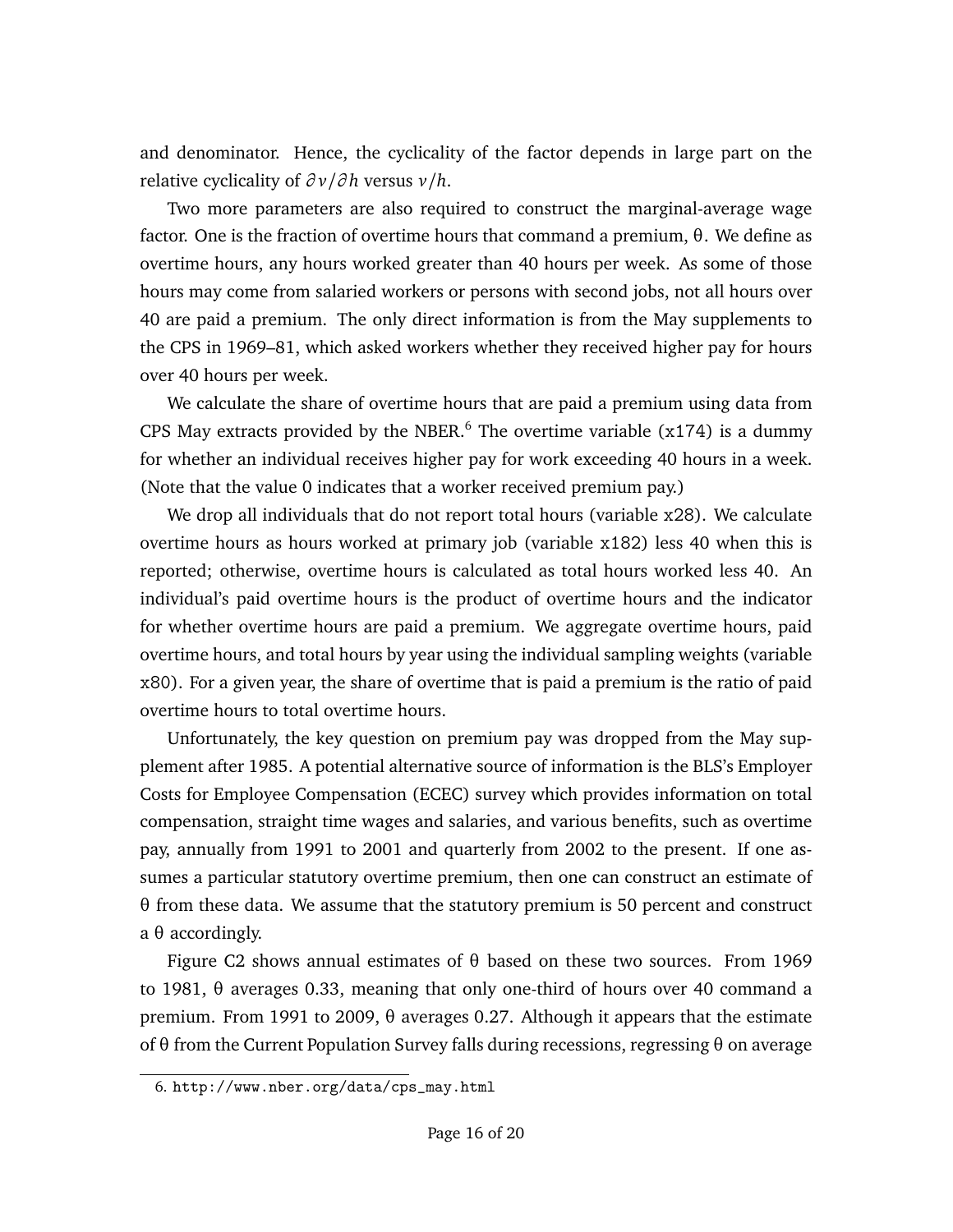<span id="page-16-0"></span>**Figure C2. Fraction of Overtime Hours Worked Paid a Premium**



Source: Authors' calculations using data from May CPS extracts (NBER) and the Employer Costs for Employee Compensation survey (BLS).

Notes: The implied *θ* for the early sample is based on individual worker reports on hours and whether they are paid a premium from the May CPS extract. The implied *θ* for the later sample is based on aggregated data on wages and salaries and overtime compensation from the ECEC survey, coupled with our constructed measure of *v/h*.

hours does not yield a significant relationship.<sup>[7](#page-16-1)</sup> On the other hand, the fraction of hours paid a premium is slightly countercyclical in the ECEC data.<sup>[8](#page-16-2)</sup> It is difficult to tell whether the structure of the economy actually changed or whether the two surveys are simply not comparable. Because there is little cyclical variation in *θ* in either survey, we assume that  $\theta$  is a constant equal to the average across the two surveys of 0.3.<sup>[9](#page-16-3)</sup> Based on the information from these two data sources, we use a value of  $θ = 0.3$  for the private economy.

The final input required for the wage factor is the premium paid for overtime hours, *ρ*. The Fair Labor Standards Act requires that employers pay a 50 percent premium for hours in excess of 40 per week for covered employees. Evidence from [Carr](#page-18-7) [\(1986\)](#page-18-7) indicates that in 1985, 92 percent of those who earned premium pay received a 50 percent premium.<sup>[10](#page-16-4)</sup> Although there is considerable evidence that the implicit premium

<span id="page-16-2"></span><span id="page-16-1"></span><sup>7.</sup> The coefficient from this regression is 0.02 and has a *t* statistic of 1.40.

<sup>8.</sup> Regressing *θ* estimated from the ECEC on CPS average hours yields a coefficient of −0.03 with a *t* statistic of −3.2.

<span id="page-16-3"></span><sup>9.</sup> If we instead assume that *θ* is procyclical with the coefficient of 0.024 on average hours, our estimates of the marginal-average wage factor change little.

<span id="page-16-4"></span><sup>10.</sup> See [Wetzel](#page-19-4) [\(1966\)](#page-19-4) and [Taylor and Sekscenski](#page-19-5) [\(1982\)](#page-19-5) for other estimates.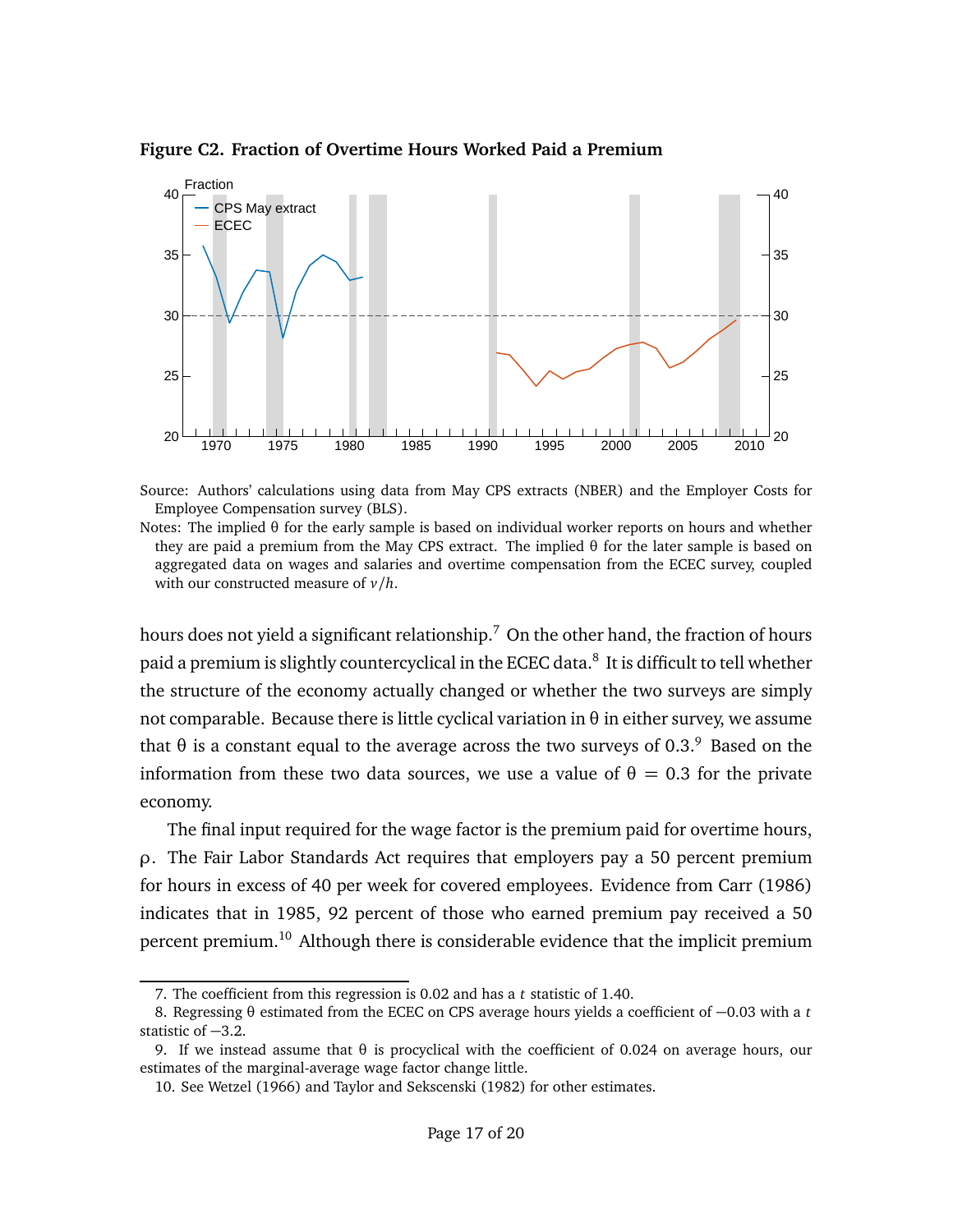<span id="page-17-2"></span>**Figure C3. Ratio of Marginal to Average Wages**



Source: Authors' calculations from [Nekarda](#page-18-6) [\(2013\)](#page-18-6). Notes: Shaded areas represent periods of business recession as determined by the NBER.

could be closer to 0.25, we use a  $\rho$  of 0.50 to reflect the statutory premium.<sup>[11](#page-17-1)</sup> Using the higher overtime premium will bias the analysis toward finding countercyclical markups.

### <span id="page-17-0"></span>**C.3 Cyclicality of the markup using marginal wages**

Figure [C3](#page-17-2) shows the marginal-average wage factor. Although the movements in the wage factor are procyclical, the magnitude of the variation is small enough that it does not change the cyclicality of the markup appreciably. Specifically, the estimated elasticity from 1976 to 2017 of the baseline markup in private business to real GDP is 0.13  $(SE = 0.11)$ . This falls to 0.07 ( $SE = 0.12$ ) measured using marginal wages. Neither of these estimates is statistically different from zero.

These results stand in contrast to those of [Bils](#page-18-4) [\(1987\)](#page-18-4), who found countercyclical markups in two-digit annual manufacturing data from 1956 to 1983. Our explorations suggest that Bils' results are due to the combination of details in the implementation

<span id="page-17-1"></span><sup>11.</sup> [Trejo](#page-19-6) [\(1991\)](#page-19-6) has questioned whether the true cost of an extra overtime hour for those covered is actually 50 percent. He shows that the implicit cost of overtime hours is lower than 50 percent because straight-time wages are lower in industries that offer more overtime. [Hamermesh](#page-18-8) [\(2006\)](#page-18-8) updates his analysis and finds supporting results: The implicit overtime premium is 25 percent, not 50 percent. The results using a 25 percent premium lie between those using the average wage and those using the 50 percent premium.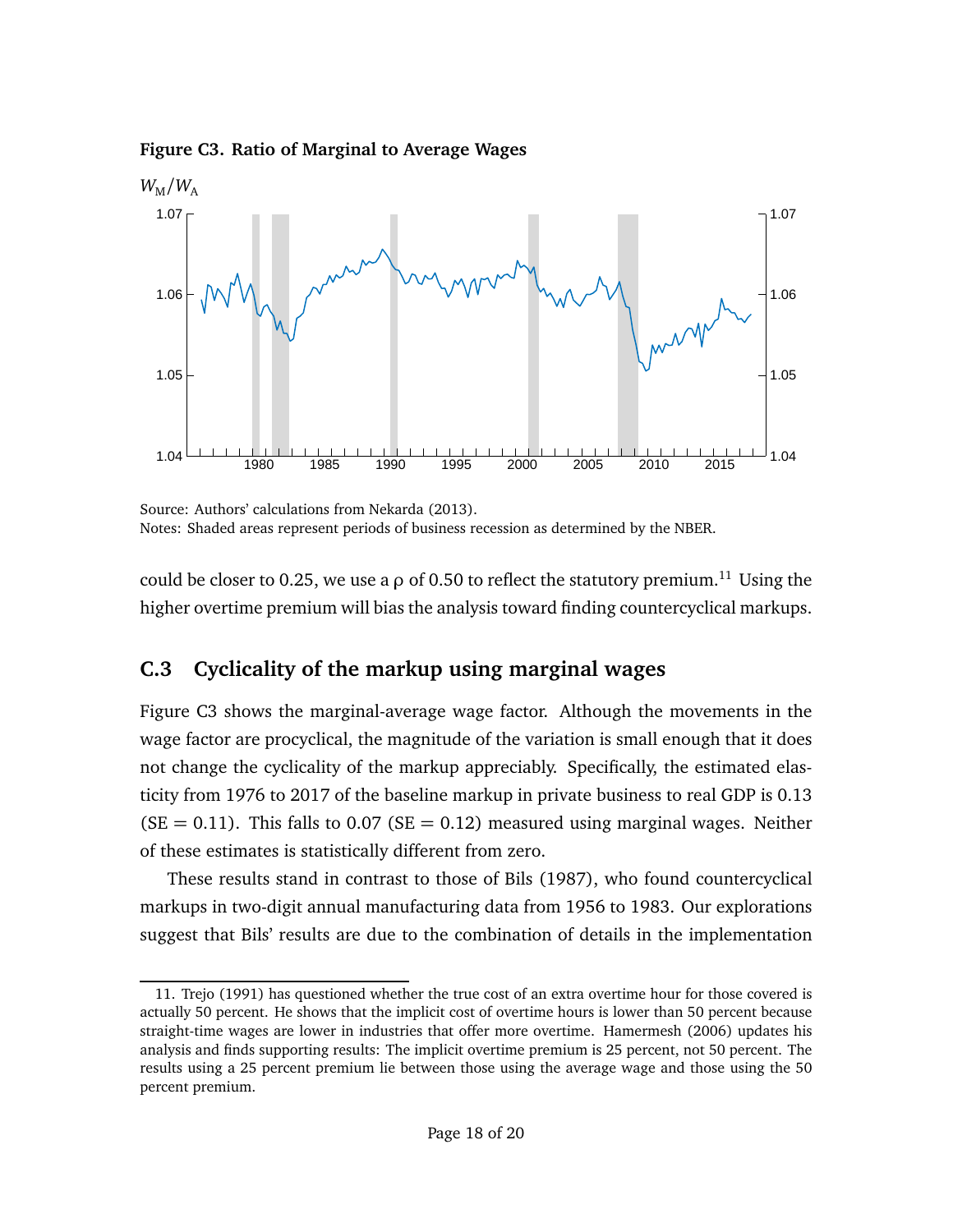of his method for estimating *∂ v/∂ h*. We show that even within his framework, small adjustments in the method eliminate the finding of countercyclicality.<sup>[12](#page-18-9)</sup>

## **References**

- <span id="page-18-3"></span>**Andrews, Donald WK.** 1993. "Tests for Parameter Instability and Structural Change with Unknown Change Point." *Econometrica: Journal of the Econometric Society*, 821– 56.
- <span id="page-18-4"></span>**Bils, Mark.** 1987. "The Cyclical Behavior of Marginal Cost and Price." *American Economic Review*, 77(5): 838–55.
- <span id="page-18-7"></span>**Carr, Darrell E.** 1986. "Overtime Work: An Expanded View." *Monthly Labor Review*, 109(11): 36–9.
- <span id="page-18-0"></span>**De Loecker, Jan, Jan Eeckhout, and Gabriel Unger.** 2019. "The Rise of Market Power and the Macroeconomic Implications." KU Leuven. Working paper.
- <span id="page-18-1"></span>**Fernald, John.** 2014. "A Quarterly, Utilization-Adjusted Series on Total Factor Productivity." Federal Reserve Bank of San Francisco Working Paper 2012-19, San Francisco, CA.
- <span id="page-18-8"></span>**Hamermesh, Daniel S.** 2006. "Overtime Laws and the Margins of Work Timing." University of Texas, Austin. Unpublished paper.
- <span id="page-18-5"></span>**Hirsch, Barry T.** 2005. "Why Do Part-Time Workers Earn Less? The Role of Worker and Job Skills." *Industrial and Labor Relations Review*, 58(4): 525–51.
- <span id="page-18-6"></span>**Nekarda, Christopher J.** 2013. "The Longitudinal Population Database." Board of Governors of the Federal Reserve System. Unpublished paper.
- <span id="page-18-10"></span>**Nekarda, Christopher J., and Valerie A. Ramey.** 2013. "The Cyclical Behavior of the Price-Cost Markup." National Bureau of Economic Research Working Paper 19099.
- <span id="page-18-2"></span>**Newey, Whitney K., and Kenneth D. West.** 1987. "A Simple, Positive, Semi-Definite, Heteroskedasticity and Autocorrelation Consistent Covariance Matrix." *Econometrica*, 55(3): 703–8.

<span id="page-18-9"></span><sup>12.</sup> See Appendix B of [Nekarda and Ramey](#page-18-10) [\(2013\)](#page-18-10) for details.